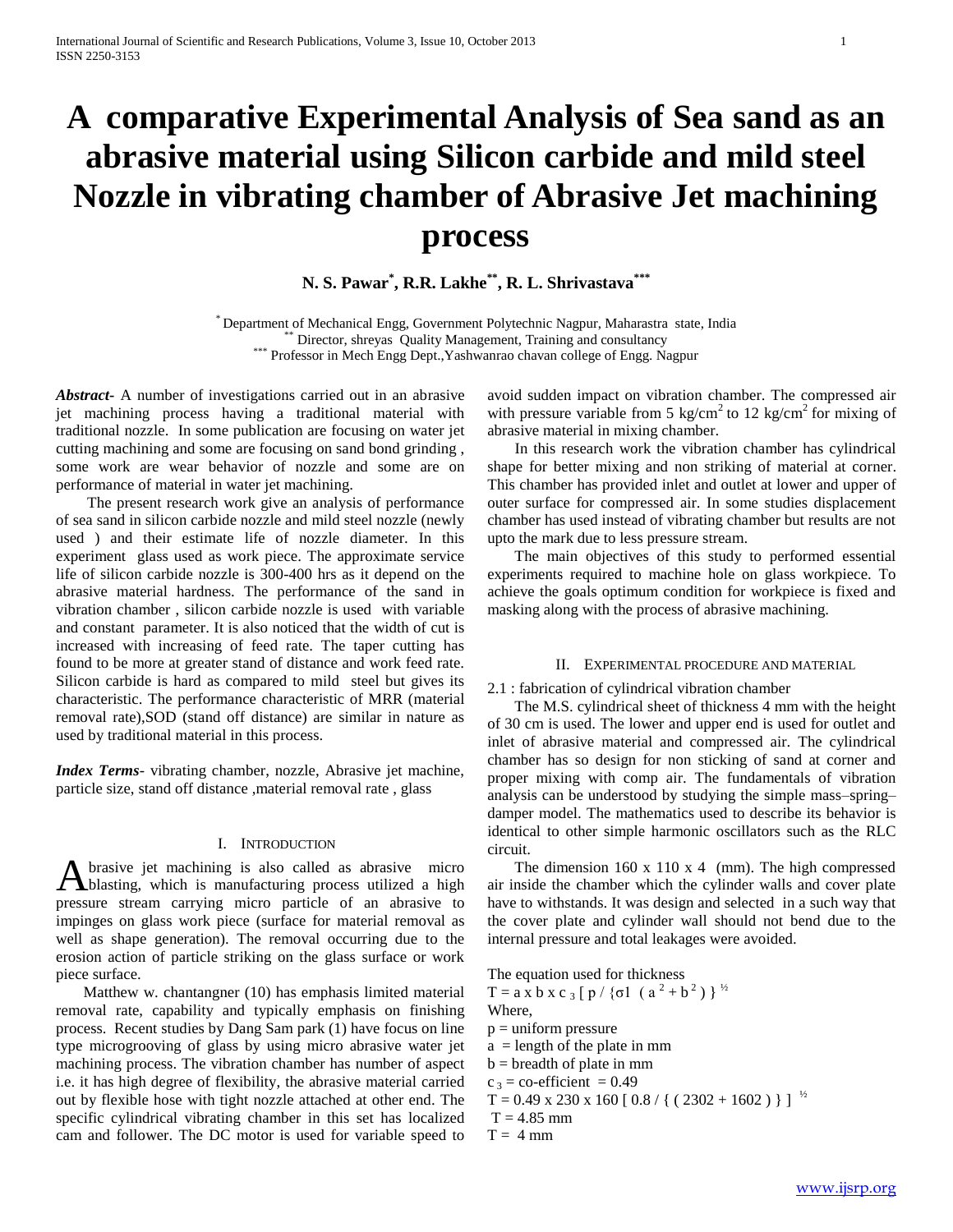

**Fig no.1.cylidrical vibrating chamber**

 The difference in hardness between the two substances: a much harder abrasive will cut faster and deeper. Grain size (grit size): larger grains will cut faster as they also cut deeper. Adhesion between grains, between grains and backing, between grains and matrix: determines how quickly grains are lost from the abrasive and how soon fresh grains, if present, are exposed.

## 2.2: sea sand as abrasive material:

 Usually traditionally abrasive are using after preparing grain size (100-150 microns)and testing hardness of the sand. The minerals are either crushed or are already of a sufficiently small size (anywhere from macroscopic grains as large as about 2 mm to microscopic grains about 0.001 mm in diameter) to permit their use as an abrasive. These grains, commonly called grit, have rough edges, often terminating in points which will decrease the surface area in contact and increase the localized contact pressure. The abrasive and the material to be worked are brought into contact while in relative motion to each other. Force applied through the grains causes fragments of the worked material to break away while simultaneously smoothing the abrasive grain and/or causing the grain to work loose from the rest of the abrasive. Heavy minerals (dark) in a quartz beach sand (Chennai, India). In terms of particle size as used by geologists, sand particles range in diameter from 0.0625 mm (or  $1/16$  mm) to 2 mm. An individual particle in this range size is termed a sand grain. Sand grains are between gravel (with particles ranging from 2 mm up to 64 mm) and silt (particles smaller than 0.0625 mm down to 0.004 mm). The size specification between sand and gravel has remained constant for more than a century, but particle diameters as small as 0.02 mm were considered sand under the Albert Atterberg standard in use during the early 20th century.

|  | 2.3 specification of sand |  |  |
|--|---------------------------|--|--|
|--|---------------------------|--|--|

| Physical specification - 20 mm - 2.5 mm |                             |
|-----------------------------------------|-----------------------------|
| Uniform coefficient                     | $-1.3 - 1.7$                |
| Specific gravity                        | $-2.67$                     |
| <b>Mohs Hardness</b>                    | - 7                         |
| Density                                 | $-105-115$ lbs / foot cubic |

## III. PARAMETERS AND OBSERVATIONS

 The various parameter related to performance of sand as an abrasive in both cases

- 1) Operating Pressure (P)  $-5$  kg/cm. sq to 12 kg/cm. sq
- 2) Carrier Gas compressed air
- 3) Material Removal Rate(MRR) gm/sec.sq
- 4) Standoff Distance (SOD) mm (variable & constant )
- 5) Diameter of cut (DOC) 4mm to 5 mm
- 6) Powder flow rate  $-$  gm per sec
- 7) Size of abrasive or Grain size 100 to 150 micron

## IV. OBSERVATION : DETAIL SPECIFICATION

1) Nozzle : a) Material = silicon carbide b) Diameter = 1.5 mm

2) Abrasive : a) Material = sand b) Grain Size =  $100-150$ µm

3) Workpiece: a) Material = Glass b) Thickness =  $4 \text{ mm}$ 

**Table no. 1: SOD & Pressure is variable**

| Sr.            | P              | <b>SOD</b> | <b>MRR</b> | <b>PFR</b> | D <sub>O</sub> |
|----------------|----------------|------------|------------|------------|----------------|
| No             | Kg/c           | mm         | $W/T =$    | Wa/T       | C              |
|                | m <sup>2</sup> |            | gm/sec)    | $=$        | Mm             |
|                |                |            |            | gm/sec     |                |
| 1              | 5              | 5          | 0.04       | 1.40       | 4.5            |
| $\overline{2}$ | 5.5            | 6          | 0.042      | 1.45       | 4.7            |
| 3              | 6.5            | 7          | 0.058      | 1.47       | 5.0            |
| 4              | 7              | 8          | 0.066      | 1.527      | 5.1            |
| 5              | 7.5            | 9          | 0.072      | 1.56       | 4.4            |
| 6              | 8              | 9.5        | 0.081      | 1.62       | 5.2            |
| 7              | 8.5            | 10         | 0.097      | 1.70       | 5.4            |
| 8              | 9              | 11         | 0.102      | 1.81       | 5.6            |
| 9              | 9.5            | 12         | 0.102      | 1.82       | 5.4            |
| 10             | 10             | 12         | 0.1047     | 1.85       | 5.5            |

The polynomial Equation for third degree : Performance of : MRR v/s PFR  $F(x)=p1*x^{3}+p2*x^{2}+p3*x+p4$ 

The value of coordinates  $p1 = -0.5277$ ,  $p2 = 2.315$ ,  $p3 = -1$ 3.179 and  $p4 = 1.39$  the value R-square = 0.984 which is very closed to 1 for best fit of curve.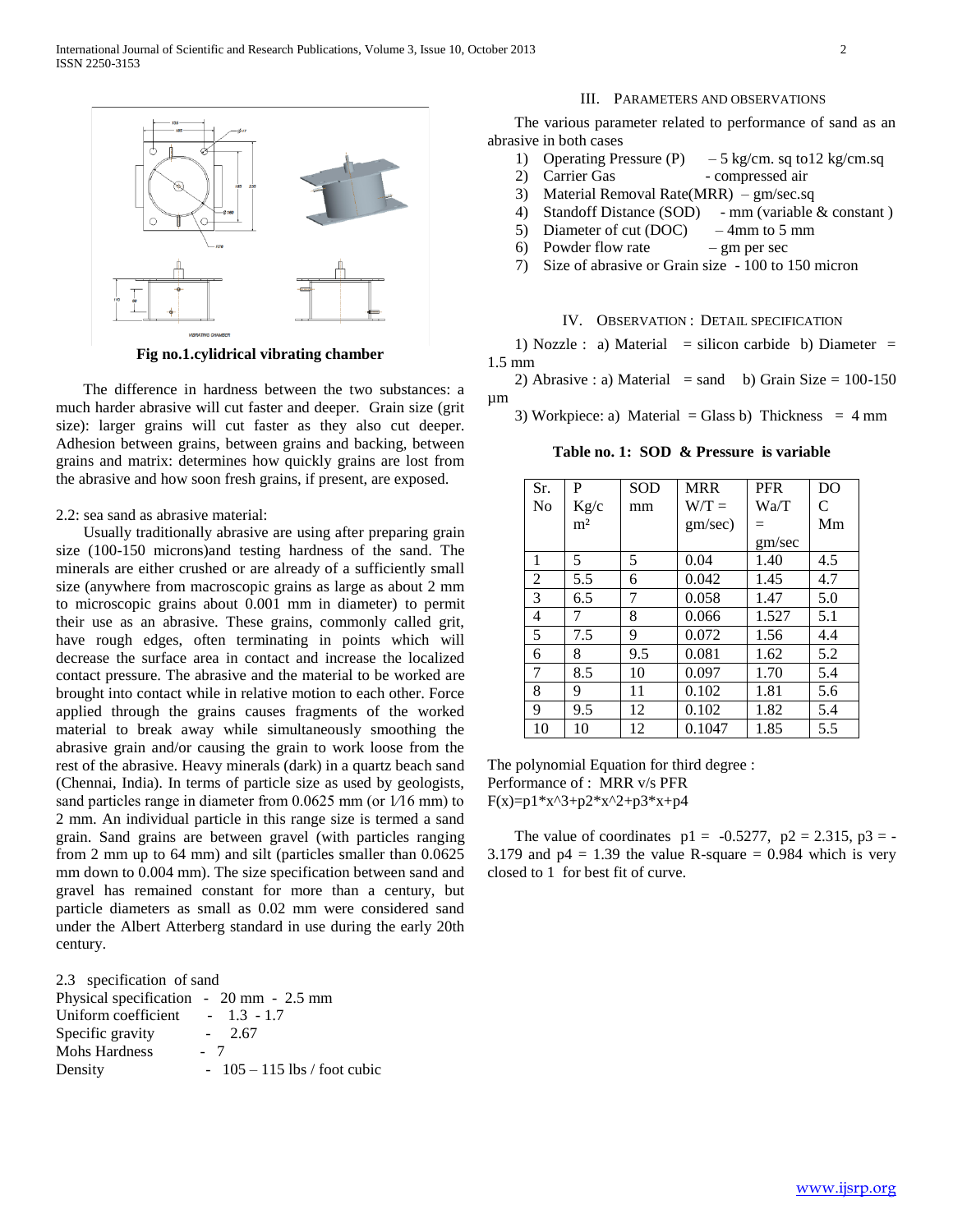

MRR v/s PFR  $\overline{\bullet}$   $\overline{\bullet}$  $0.$ R-square:0.984  $0.09$ 0.08 MRR gm/sec 0.07 0.06  $\bullet$ 0.05 0.04 1.4 1.45 1.5 1.55 1.6 1.65 1.7 1.75 1.8 1.85

**Fig No :3 Best curve fitting of MRR v/s PFR**

**Table no.2 : SOD & pressure constant**

PFR gm/sec

| Sr.            | $\mathbf P$        | SOD | <b>MRR</b> | <b>PFR</b> | DOC |
|----------------|--------------------|-----|------------|------------|-----|
| No             | Kg/cm <sup>2</sup> | mm  | $W/T =$    | $Wa/T =$   | mm  |
|                |                    |     | gm/sec     | g/se       |     |
|                |                    |     |            |            |     |
|                |                    |     |            |            |     |
| 1              | 10                 | 5   | 0.082      | 1.80       | 5.1 |
| $\overline{c}$ | 10                 | 5   | 0.082      | 1.81       | 5.0 |
| 3              | 10                 | 5   | 0.081      | 1.81       | 5.1 |
| $\overline{4}$ | 10                 | 5   | 0.082      | 1.81       | 5.1 |
| 5              | 10                 | 5   | 0.081      | 1.80       | 5.0 |

Observation :for M.S.Nozzle material

- 1) Nozzle : a) Material = **Mild steel** b) Dia = 2.5 mm
- 2) Abrasive: a) Material  $=$  **sand** b) Grain Size  $= 100-150 \mu m$
- 3) Workpiece a) Material = Glass b) Thickness =  $4 \text{ mm}$

**Table No. 3 : SOD is constant for MS**

| Sr.            | P                  | SOD | <b>MRR</b> | <b>PFR</b> | D   |
|----------------|--------------------|-----|------------|------------|-----|
| No             | Kg/cm <sup>2</sup> | mm  | $W/T =$    | $Wa/T =$   | mm  |
|                |                    |     | gm/sec)/   | gm/sec     |     |
|                |                    |     | $10^{-3}$  |            |     |
| $\mathbf{1}$   | 6.2                | 8   | 6.9        | 0.50       | 5.3 |
| $\overline{2}$ | 6.2                | 8   | 8.1        | 0.63       | 5.5 |
| 3              | 6.2                | 8   | 5.94       | 0.61       | 6.0 |
| $\overline{4}$ | 6.2                | 8   | 1.6        | 0.39       | 6.0 |
| 5              | 6.2                | 8   | 1.52       | 0.30       | 6.0 |

# V. RESULT AND DISCUSSION

 The material removal rate (MRR) is increasing with change in pressure and standoff distance is also variable. The operating hrs of nozzle is directly proportional to material of nozzle i.e. hardness of nozzle. The hardness of silicon material is more than mild steel nozzle and life is absolutely more than mild steel nozzle.

## VI. CONCLUSION

 In this experimental study silicon carbide nozzle and mild steel nozzle is used for sea sand abrasive material. 1) The hardness of material of nozzle play a key role with resp. to its erosion wear in the AJM process. The silicon nozzle being high hardness exhibited with lower erosion rate while the MS nozzle with relative low hardness having low erosion rate under same test condition and curve fitting for this is good fitting .2) the life of silicon nozzle is more than MS nozzle 3) A silicon nozzle exhibited a brittle facture induced removal process, while the MS nozzle showed mainly plowing type of removal rate.4) The erosion rate of material depend on grain size of erodent abrasive.

#### **REFERENCES**

[1] Dong-Sam Park, Myeong-Woo cho, Honghee Lee, Won-Seung Cho, Micro grooving of Glass using micro –Abrasive jet machining. ELSEVIER, Journal of material processing technology 146 (2004) 234-240 ,Incheon, South Korea